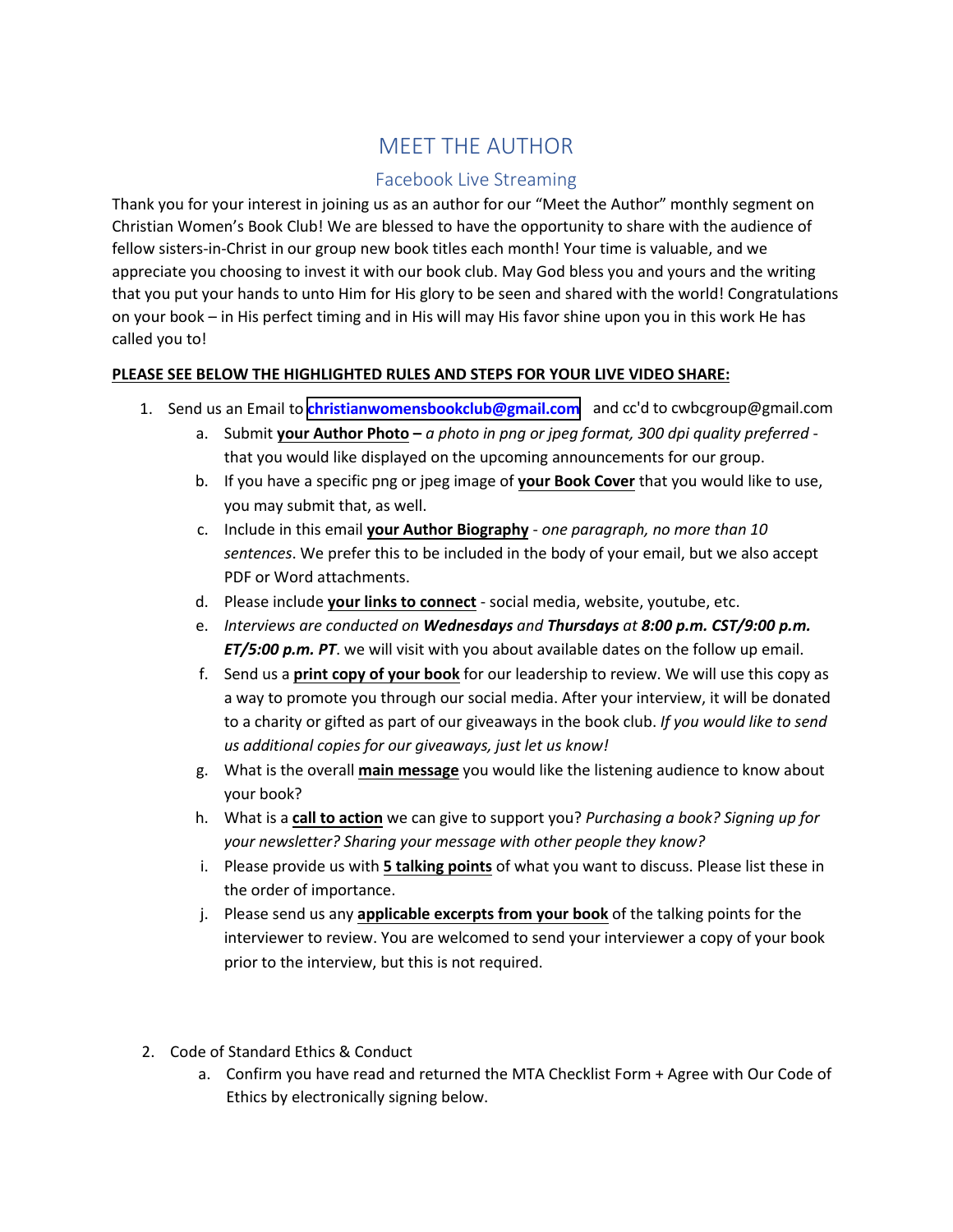# Disclaimer & Expectations

This is a free service that we provide to help authors share the love of God to others through sharing your heart behind the writing work that God has called you to do. Normally, this is a chargeable service. In the future, we hope to provide additional services to assist Christian authors to expand their reach through partnerships and collaborations while also supporting these ministry efforts. At this time, however, this is what we do.

#### VOLUNTEERED EFFORTS:

- 1. Once we receive and review your package, we will contact you to schedule an interview and assign a volunteer interviewer to you.
- 2. We will share an invite on the following platforms to the interview event.
	- $\circ$  Our website
		- [https://www.christianwomensbookclub.com](https://www.christianwomensbookclub.com/)
	- o Facebook Page
		- **<https://www.facebook.com/CWBCFB>**
	- o Facebook Private/Closed Group
		- <https://www.facebook.com/christianwomensbookclubgroup>
	- o Instagram Page
		- [https://www.instagram.com/christianwomensbookclub](https://www.instagram.com/christianwomensbookclub/)
- 3. All interviews are conducted on the Zoom platform. If you have never used Zoom, please be prepared by researching prior to the Interview.
- 4. Interview is streamed in the Facebook Group on the scheduled date.

#### **BONUSES** - WHEN AND IF TIME ALLOWS, OUR VOLUNTEERS WILL STRIVE TO DO THE FOLLOWING:

- 1. Blog post that includes the video in our website
- 2. Book review on GoodReads and/or Amazon
- 3. Post video to our Youtube channel
- 4. Post video to other social platforms, including: Facebook, Instagram, & Pinterest

Our interview team members are all volunteers and only handle visiting with the authors on the interview, itself. Any further questions or concerns need to be directed toward our administrative team to the [christianwomensbookclub@gmail.com](mailto:christianwomensbookclub@gmail.com) email.

#### THINGS WE DO NOT ALLOW:

- We do not provide email or contact information of our members to publishers, authors, or any other 3<sup>rd</sup> party. We respect and protect the privacy of all of our members.
- We ask our authors not to contact our members privately through direct message in a promotional or recruitment manner. Spamming is not allowed or tolerated.

If we receive notification of any of the above behavior, we reserve the right to cancel your interview.

#### ONE REQUEST:

We, at CWBC, have one request. It is this: That you agree with us in prayer over this interview.

Dear Heavenly Father, please use this time of conversation to bless the author, interviewer, and all watching. Whether it is meant to bless one or a multitude, to You be the glory, Father. We pray that the topics discussed about this book are used to reach whomever You choose, whenever You choose in Your perfect timing and in Your perfect will. Bless our volunteers for their time invested and our special guest authors for pouring out their heart and sharing their work with others for Your glory. In Jesus' Name we pray, Amen.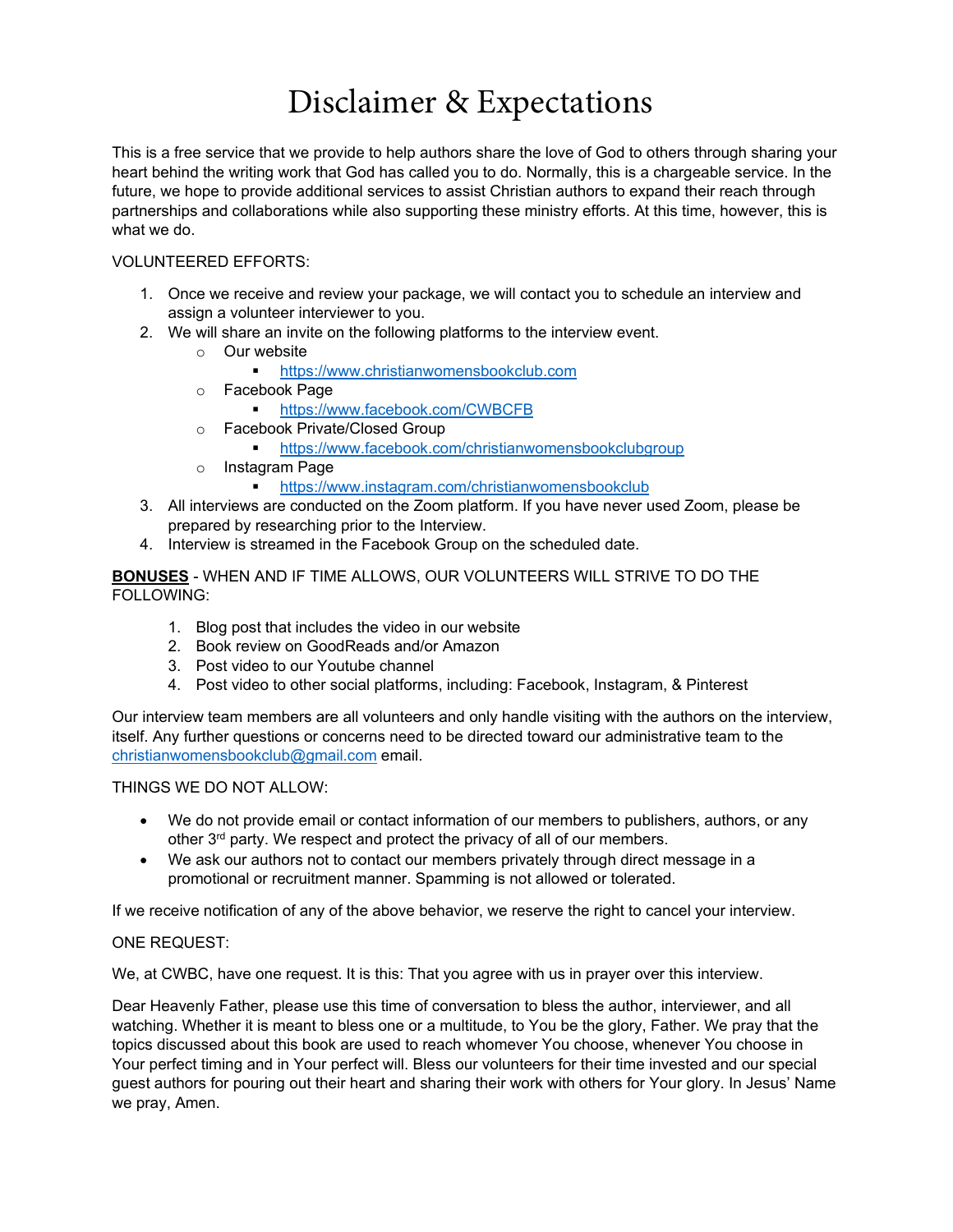# Basic Code of Ethics & Conduct Acknowledgement

I understand that all who are called by God to the ministry of the gospel solemnly commit to a life of joyful obedience and selfless service in order to glorify God and enrich His people. As such awareness warrants, I acknowledge and agree to:

#### **Pursue integrity & truth Be trustworthy & honest Strive to maintain peace, unity of Spirit, & purity Embrace accountability, sharpening, & correction in the Word Prayerfully consider any words chosen to share or speak** *Seek First the Kingdom of God & His Righteousness*

**As a participant, guest, and/or leader in the CWBC group - I commit to abide by the standards set forth in this Code of Ethics & Conduct by returning this document with my name acknowledgment below:**

I, agree to strive to adhere to the Code of Ethics & Conduct as provided herein by the Christian Women's Book Club.

- **WALK IN GOOD PERSONAL CHARACTER:** Exalt Christ, not self. Be honest, not exaggerating or overpromising; peace-loving, not contentious; patient, not volatile; diligent, not slothful. In all things, striving to maintain the Unity of the Spirit. Avoid and, when necessary, report conflicts of interest to our group administrators. Seek sound counsel.
- **ENCOURAGE THROUGH EXAMPLE GOOD PERSONAL CARE:** Illustrate through your example, care for the spiritual, mental, emotional and physical dimensions of your person. *"Or do you not know that your body is a temple of the Holy Spirit who is in you, whom you have from God, and that you are not your own? For you have been bought with a price: therefore glorify God in your body." (1 Corinthians 6:19-20)*
- **DEMONSTRATE IN YOUR WRITING & WHAT YOU SHARE - SOUND BIBLICAL TRUTH:** Provide an accurate interpretation of the Bible and your ability as an author to apply it, discerningly: *"in all things show yourself to be an example of good deeds, with purity in doctrine, dignified, sound in speech which is beyond reproach, so that the opponent will be put to shame, having nothing bad to say about us." (Titus 2:7-8)*
- **SPEAK TRUTH IN LOVE**: Be mindful of the words you speak. Practice being slow to speak and slow to become angry - understanding that *"Death and life are in the power of the tongue, And those who love it will eat its fruit." (Proverbs 18:21)* Give due credit when using the words or ideas of others. No profanity, cursing, negative or derogatory speech, blasphemy, corrupt talk, gossip, omission of facts, or verbal attacks of any kind will be tolerated. Be mindful to practice the entire fruit of the Spirit in all abundance.
- **IN LEADERSHIP:** Model the trustworthiness of God to encourage and develop trustworthiness in others. Use power and influence prudently and humbly. Foster loyalty through honesty. Demonstrate a commitment to the well-being of the entire group. Keep promises. Respond sensitively and appropriately to ministry requests and needs: *"He who is faithful in a very little thing is faithful also in much; and he who is unrighteous in a very little thing is unrighteous also in much." (Luke 16:10).*
- **WITH RESOURCES:** Be honest & prudent in regard to personal and ministry resources. Refuse gifts that could compromise ministry. Ensure that all designated gifts given or received are used for their intended purpose to Glorify God and point to the ministry of reconciliation back to Him: *"Therefore if you have not been faithful in the use of unrighteous wealth, who will entrust the true riches to you?" (Luke 16:11).*
- **IN SPIRITUAL ACCOUNTABILITY:** Earnestly seek the help of the Holy Spirit for guidance and spiritual growth. Be faithful to maintain a heart of devotion to the Lord. Be consistent and intentional in prayer and scriptural study. Personally desiring to take thoughts captive to the obedience of Christ, "*We are destroying speculations and every lofty thing raised up against the knowledge of God, and we are taking every thought captive to the obedience of Christ, and we are ready to punish all disobedience, whenever your obedience is complete.*" (2 Corinthians 10:5-6)
- **RENEWAL & PURIFICATION OF THE MIND & HEART:** Study the Bible regularly and carefully to understand its message, and embrace biblical doctrine. Ask for His wisdom in study. Avoid sinful behavior and inappropriate involvement. Purposefully align yourselves with elder-in-spirit and sound counsel sisters-in-Christ to continue to grow in your understanding and knowledge of God.